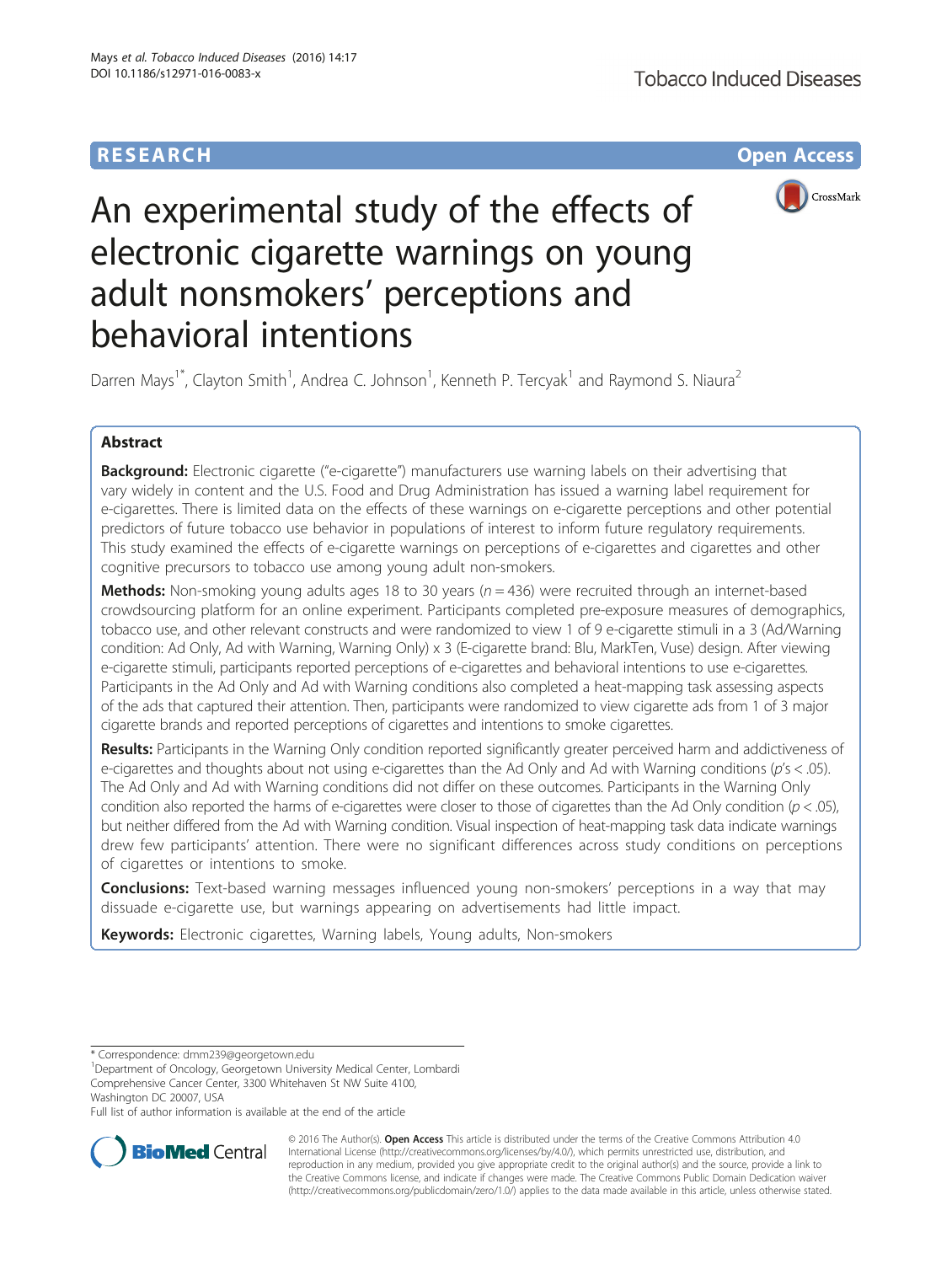# Background

Population data indicate electronic cigarette (e-cigarette) use has increased in recent years in the U.S [[1](#page-8-0), [2\]](#page-8-0). From 2010 to 2013, lifetime e-cigarette use among adults increased from 3.3 to 8.5 % [[3\]](#page-8-0). Additionally, the available research indicates the prevalence of e-cigarette use is higher among young adults than all other adult age groups [\[3](#page-8-0)–[5](#page-8-0)]. An analysis of U.S. population data collected in 2014 indicated 16.5 % of young adults ages 18 to 24 had ever tried e-cigarettes but did not currently use them, and 5.2 % were current (i.e., some days or every day) e-cigarette users [\[6\]](#page-8-0). E-cigarette advertising has also become more prominent in recent years with ads appearing online, in print media, and on television and radio [[7\]](#page-8-0). E-cigarette ads often make implicit or explicit health-related claims (e.g., e-cigarettes are a safer alternative to cigarettes) and deploy strategies (e.g., celebrity endorsers) to enhance the appeal of the products [[8\]](#page-8-0). Thus, advertising is likely a major factor contributing to e-cigarette use [[8](#page-8-0)–[10\]](#page-8-0).

Experimental data show that e-cigarette ads affect perceptions of e-cigarettes and combustible cigarettes. E-cigarette ads produce urges to smoke among cigarette smokers and reduce former smokers' self-efficacy and intentions to remain abstinent [[11\]](#page-8-0). Adult smokers are highly receptive to e-cigarette ads, and ads produce intentions to try e-cigarettes and elicit thoughts about smoking and quitting cigarettes [\[10](#page-8-0)]. E-cigarette ads have also been shown to prompt stronger intentions to use e-cigarettes in adolescents [\[12](#page-8-0)].

According to recent data young adults' exposure to ecigarette advertising is increasing [[13](#page-8-0)] and research indicates young adults perceive e-cigarettes to be convenient, modern, and less harmful than cigarettes, themes that commonly appear in e-cigarette ads [\[14](#page-8-0)]. Although the prevalence of e-cigarette use among U.S. adult non-smokers remains low [[6\]](#page-8-0), a recent analysis of population data estimated that one quarter of U.S. young adults who do not use e-cigarettes are open to using them in the future, and more than one third of young adults who are open to using e-cigarettes are noncigarette smokers [[15\]](#page-8-0). Recent longitudinal data also indicate young adulthood is a period when e-cigarette initiation occurs [\[16](#page-8-0)].

In May 2016, the Food and Drug Administration (FDA) issued a "deeming" rule bringing e-cigarettes under the FDA's regulatory authority [\[17, 18\]](#page-8-0). The rule includes a warning label requirement for e-cigarette packaging and advertising reading: "WARNING: This product contains nicotine. Nicotine is an addictive chemical." The warning requirements will go into effect 24 months after publication of the final rule. Before this final rule was issued, several e-cigarette manufacturers have included warnings on their ads even though they were not required, which range from lengthy messages about potential harms to brief statements about addiction [[19\]](#page-8-0).

Warning labels communicating the potential risks of tobacco products are one component of a comprehensive approach to tobacco control. However, unlike research on cigarette warning labels, there is limited evidence on whether e-cigarette warning labels, including warnings currently used by manufacturers and the warning required by FDA, affect young adults' perceptions of e-cigarettes and intentions to use them. One recent experimental study conducted among U.S. young adults showed that warnings on e-cigarette television advertisements reduced cravings for cigarettes and ecigarettes among users of these products and reduced intentions to purchase e-cigarettes [[20](#page-8-0)]. The study also showed that warnings conveying that some e-cigarettes are produced by cigarette companies increased perceptions that e-cigarettes are harmful, but reduced perceptions that e-cigarettes are addictive [\[20\]](#page-8-0). However, the study did not investigate the potential effects of the warning proposed by FDA in 2014, the warning now required in the final rule, or warnings used by manufacturers. Another recent experimental study showed that adult cigarette smokers and dual users of cigarettes and ecigarettes who were exposed to a warning label currently used by one e-cigarette manufacturer were more likely to perceive the product to be harmful, however the study did not examine potential effects of the warning among nonsmokers [\[21\]](#page-8-0). Additionally, given the evidence that young adult e-cigarette use is associated with use of combustible cigarettes, warnings on e-cigarette ads may affect perceptions of cigarettes and intentions to smoke [\[20\]](#page-8-0), but this has not been investigated. The objective of this study was to examine the effects of warning labels on e-cigarette ads on young adult non-smokers' perceptions of e-cigarettes and behavioral intentions, and to investigate their effects on perceptions of combustible cigarettes and intentions to smoke.

# Methods

# Setting and sample

Participants were recruited through Amazon Mechanical Turk (AMT) [[22\]](#page-8-0), a crowdsourcing data collection platform used in similar studies of tobacco use [\[23](#page-8-0)–[25\]](#page-8-0) and other risk behaviors [[26](#page-8-0), [27\]](#page-8-0). After a brief description of the study, individuals residing in the U.S. who were interested in participating reviewed a complete study description with a link to a consent form and eligibility screener. Non-smokers ages 18 to 30 were eligible to participate. We focused on young adult non-smokers because this is a period when tobacco use initiation and transitions often occur, e-cigarette use is prevalent among young adults, and because young adults are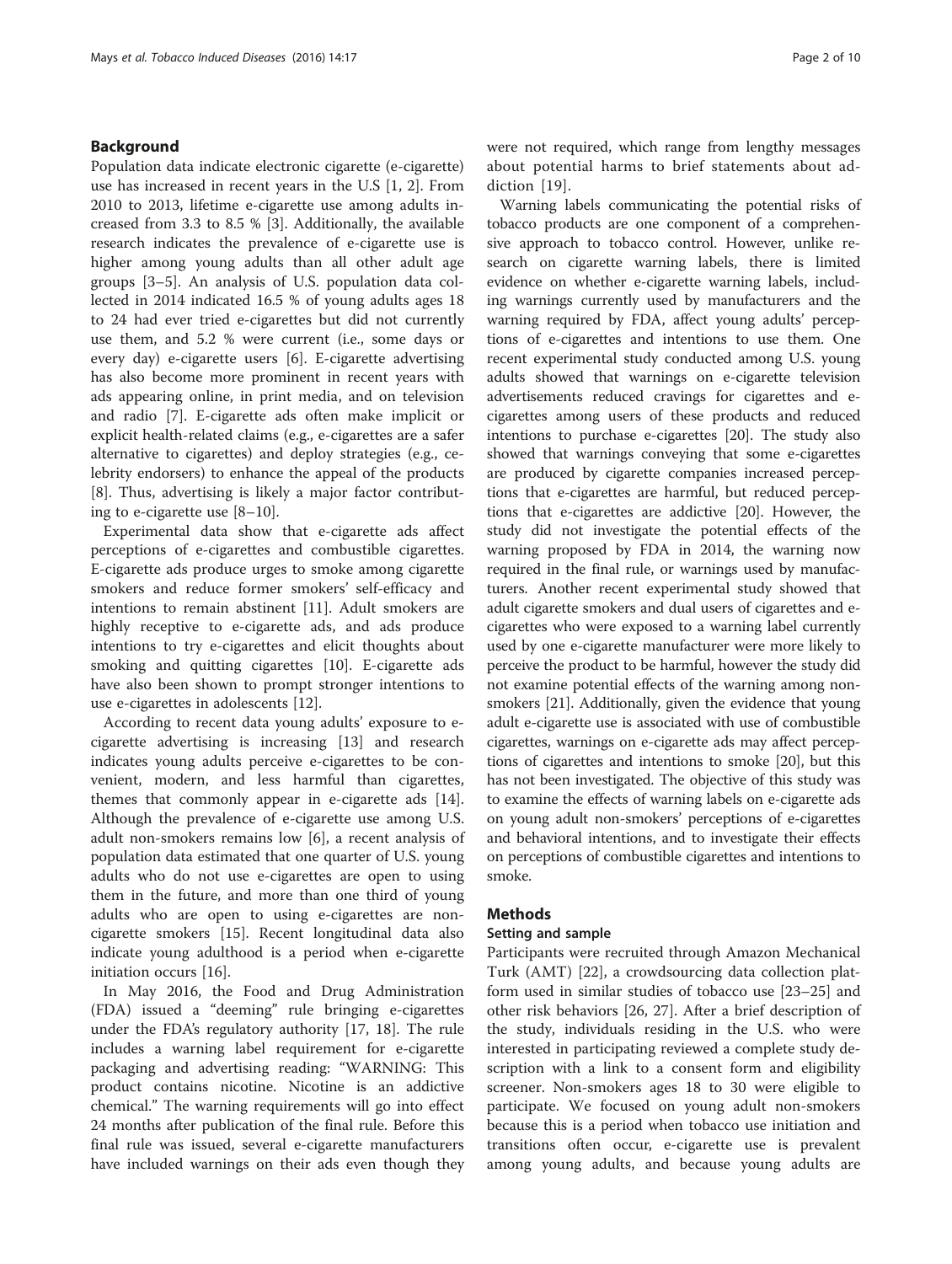targeted by tobacco industry advertising [\[28](#page-9-0)–[30\]](#page-9-0). Age and cigarette smoking were assessed at screening, with those outside the target age range and those reporting smoking  $\geq 100$  lifetime cigarettes and now smoking every day or some days [\[5\]](#page-8-0) excluded. Eligible, consenting individuals proceeded to the online experiment. Participants completing all procedures were given a monetary credit through AMT.

# Procedures

Study procedures occurred at a single time point through a series of steps. Participants reviewed a brief description of e-cigarettes to orient them to the study topic [[5\]](#page-8-0) and completed pre-exposure measures. Then, using an algorithm in the online survey participants were randomized to view 1 of 9 e-cigarette ad stimuli in a 3 (Ad/Warning condition: Ad Only, Ad with Warning, Warning Only) by 3 (Brand: Blu, MarkTen, Vuse) factorial experiment. Participants randomized to the Ad Only condition ( $n = 144$ , 33.0 %) viewed an ad without a warning. Participants randomized to the Ad with Warning condition ( $n = 147, 33.7$  %) viewed an ad with a warning. Those randomized to the Warning Only  $(n = 145,$ 33.3 %) condition viewed a warning label alone, independent of any ad. Participants viewed an e-cigarette ad with or without a warning for the brand to which they were randomized (Blu  $[n = 138, 31.6 %]$ , MarkTen  $[n = 138, 31.6 %]$ 147, 33.7 %], or Vuse  $[n = 151, 34.6$  %]), or a warning label only. The warning in the Blu condition was the warning in FDA's 2014 proposed deeming rule, which is similar in contents to that of the final rule issued in 2016. The warning in the MarkTen condition was a lengthy warning about potential health risks used by this manufacturer on its ads at the time of the study. The warning in the Vuse condition was also a warning used by this manufacturer, a brief message about potential addiction. Print ads for each brand were obtained from a publicly available tobacco advertising database [[31\]](#page-9-0). Ads were sized to identical dimensions and edited to remove minor differences for consistency across conditions (e.g., web site addresses). Warnings were displayed with consistent size, font, and placement across conditions. E-cigarette ad stimuli are available in Additional file [1](#page-8-0). Participants viewed the e-cigarette ad stimuli for as long as they wished, and then completed e-cigarette outcome measures. While viewing the ads, participants in the Ad Only and Ad with Warning conditions also completed a heat map task where they were asked to identify up to 5 areas in the e-cigarette ads that attracted their attention by pointing their cursor and clicking on the areas of the e-cigarette ad image [\[32](#page-9-0)].

After completing e-cigarette outcome measures, participants were randomized to view a Camel ( $n = 150$ , 34.4 %), Marlboro ( $n = 140, 32.1$  %), or Newport ( $n =$ 

146, 33.5 %) cigarette advertisement. We chose these brands because they are among the most widely advertised and top-selling cigarette brands in the U.S. We randomly assigned ads for three different cigarette brands to account for any potential impact of brand familiarity or preference within the design. Similar to ecigarette stimuli, cigarette ads were sized and presented consistently across conditions. After viewing cigarettes ads, participants completed cigarette outcome measures.

This study was approved as exempt by the Georgetown University Institutional Review Board. All participants provided informed consent.

# Measures

## Pre-exposure measures

Prior to the experimental exposure, demographics assessed included age, gender, race/ethnicity, household income, employment, and current college/university student status. Based on epidemiological items administered at screening [[5\]](#page-8-0), we created a variable categorizing participants as never smoking, trying cigarettes (i.e., tried smoking cigarettes but have not smoked 100 lifetime cigarettes), or experimenting (i.e., smoked 100 or more lifetime cigarettes but do not currently smoke on all or some days). A single item also measured whether participants had ever tried ecigarettes (yes/no) [[5\]](#page-8-0). Another item measured exposure to e-cigarette advertising in magazines, on television, or convenience stores based on a five point scale [\[33](#page-9-0), [34](#page-9-0)]. Four items also assessed past 30 day use of smokeless tobacco; cigars; little cigars and cigarillos; and waterpipe (hookah) tobacco use [[5\]](#page-8-0). These were combined into a binary variable indicating use of any of these products in the past 30 days to characterize the sample.

# Outcome measures

Outcome measures were based on a tobacco warning label science theoretical framework emphasizing consumer perceptions and behavioral intentions as cognitive antecedents to future behavior [\[35\]](#page-9-0). After exposure to the e-cigarette ad stimuli, perceived harms and addictiveness of e-cigarettes were measured with two items asking how harmful/addictive e-cigarettes are on a four point scale  $(1 = not at all, 2 = slightly, 3 = somewhat, 4 =$ very harmful) [\[23](#page-8-0), [36\]](#page-9-0). Perceived harms and addictiveness of e-cigarettes relative to cigarettes were measured with two items asking participants whether e-cigarettes are less or more harmful/addictive than cigarettes [\[23,](#page-8-0) [36](#page-9-0)]. Response options were on five point scale  $(1 = \text{much less,}$  $2 = less, 3 = about the same, 4 = more, 5 = much more).$ Two items assessed thoughts about not using e-cigarettes on a 7-point scale [\[37](#page-9-0)]. Responses were averaged to create a summary score with higher values indicating more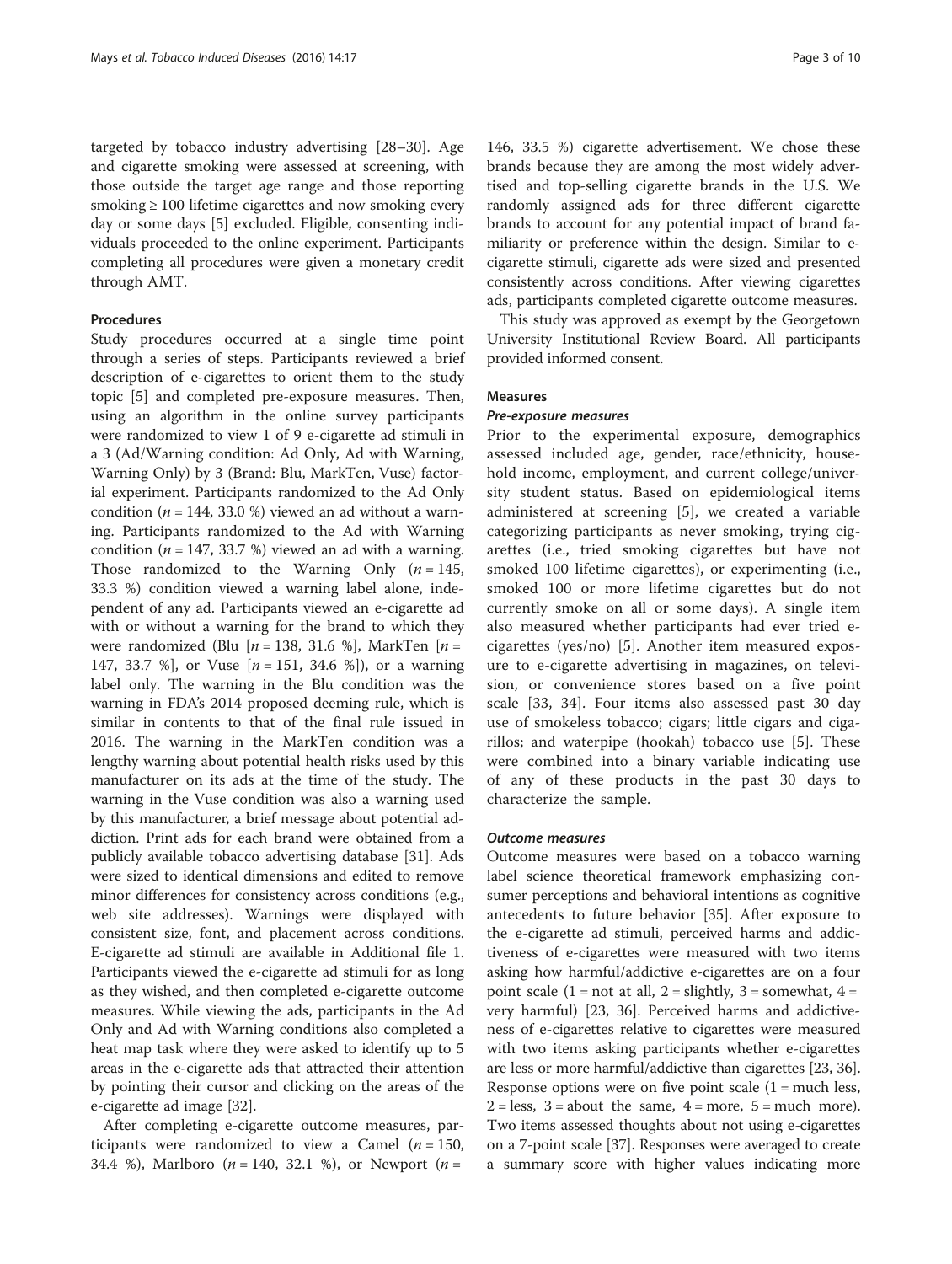thoughts about not using e-cigarettes (Cronbach's  $\alpha$  = 0.89). Behavioral intentions to use e-cigarettes were measured using an item asking how likely it is participants would use an e-cigarette in the next year based on a fourpoint response scale  $(1 =$  definitely will not,  $4 =$  definitely will) [[5](#page-8-0), [38, 39](#page-9-0)].

After exposure to the cigarette ads, perceived harm and addictiveness of cigarettes were measured with two items with the same response scale as the e-cigarette items [\[23,](#page-8-0) [36\]](#page-9-0). Perceived harms and addictiveness of cigarettes relative to e-cigarettes were also measured with two items asking participants to indicate how harmful/ addictive cigarettes were to a person's health relative to e-cigarettes with response options similar to the ecigarette items [\[23,](#page-8-0) [36\]](#page-9-0). Intentions to use cigarettes were measured with an item similar to the e-cigarettes measure, with response options on a four point scale  $(1 = det)$ initely will not,  $4 =$  definitely will) [[5,](#page-8-0) [38, 39\]](#page-9-0).

# Statistical analyses

Bivariate analyses confirmed no participant characteristics differed ( $p < .05$ ) by experimental conditions. However, all multivariable analyses included covariates for prior e-cigarette use and e-cigarette advertising exposure to account for potential effects on study outcomes Analysis of Covariance (ANCOVA) was used to examine differences in e-cigarette outcomes based on main effects for Ad/Warning condition, e-cigarette brand, and their interaction, adjusting for covariates noted above. Least-square means were examined for significant main and interaction effects, accounting for multiple comparisons using Tukey's adjustment. For cigarette outcomes ANCOVA was used to examine differences based on main effects for Ad/Warning condition, e-cigarette brand, cigarette brand, and all two-way interactions. Ecigarette use, e-cigarette advertising exposure, and prior cigarette smoking were included as covariates.

# Results

#### Sample

In total, 1,018 individuals responded to study eligibility screening questions, 436 of whom (42.8 %) were eligible, randomized, and completed all study procedures. Among those who were ineligible  $(n = 582)$ , 160 (27.5 %) were nonsmokers older than age 30, 177 (30.4 %) were smokers ages 18–30, and 245 (42.1 %) were smokers older than age 30. Participants averaged 25.0 years of age (SD 3.2 years), 55 % were male, 81 % were white, and 93 % completed at least some college education (Table 1).

## Perceptions of and behavioral intentions to use e-cigarettes

There were significant main effects for Ad/Warning condition for perceived harms ( $F = 13.54$ ,  $\eta^2 = .060$ ,  $p < .001$ )

| Age (M, SD)                       | 25.0(3.2)     |
|-----------------------------------|---------------|
| Gender (%, n)                     |               |
| Male                              | 55.3 % (241)  |
| Female                            | 44.7 % (195)  |
| Race (%, n)                       |               |
| Black/African American            | $6.0 \% (26)$ |
| White                             | 81.4 % (354)  |
| Other                             | 12.7 % (55)   |
| Hispanic ethnicity (%, n)         | 10.6 % (46)   |
| College/University student (%, n) |               |
| Current student                   | 36.6 % (159)  |
| Non-student                       | 63.5 % (276)  |
| Education (%, n)                  |               |
| < High school                     | $1.2 \% (5)$  |
| High school grad or GED           | $6.4 \% (28)$ |
| Some college                      | 46.7 % (203)  |
| College degree or higher          | 45.8 % (199)  |
| Employment (%, n)                 |               |
| Not employed                      | 25.2 % (110)  |
| Full time employed                | 52.1 % (227)  |
| Part time employed                | 22.7 % (99)   |
| Annual household income (%, n)    |               |
| $<$ \$20,000                      | 21.6 % (94)   |
| \$20,001-\$35,000                 | 22.7 % (99)   |
| \$35,001-\$50,000                 | 21.3 % (93)   |
| \$50,001-\$75,000                 | 19.5 % (85)   |
| $>$ \$75,000                      | 13.3 % (58)   |
| Prefer not to say                 | $1.6 \% (7)$  |
| Cigarette smoking (%, n)          |               |
| المصدا مصمم مصد                   | 40.1 N (175)  |

| Cigarette smoking (%, n)                                  |              |
|-----------------------------------------------------------|--------------|
| Never smoked                                              | 40.1 % (175) |
| Tried smoking                                             | 36.2 % (158) |
| Experimented                                              | 23.6 % (103) |
| Past 30 day use of other tobacco<br>products (%, n)       |              |
| Yes                                                       | 10.6 % (46)  |
| No                                                        | 89.5 % (390) |
| Ever used e-cigarettes (%, n)                             |              |
| Yes                                                       | 32.3 % (141) |
| No                                                        | 67.7 % (295) |
| E-cigarette advertising exposure<br>(M, SD, range 1 to 5) | 3.1(0.78)    |

and addictiveness ( $F = 10.35$ ,  $\eta^2 = .047$ ,  $p < .001$ ) of ecigarettes (Table [2](#page-4-0)). Participants in the Warning Only condition reported greater perceived harms of e-cigarettes (M 3.02, SE 0.07) than the Ad Only (M 2.53, SE 0.07,

Mean (SD) or % (n)

#### **Table 1** Sample Characteristics  $(n = 436)$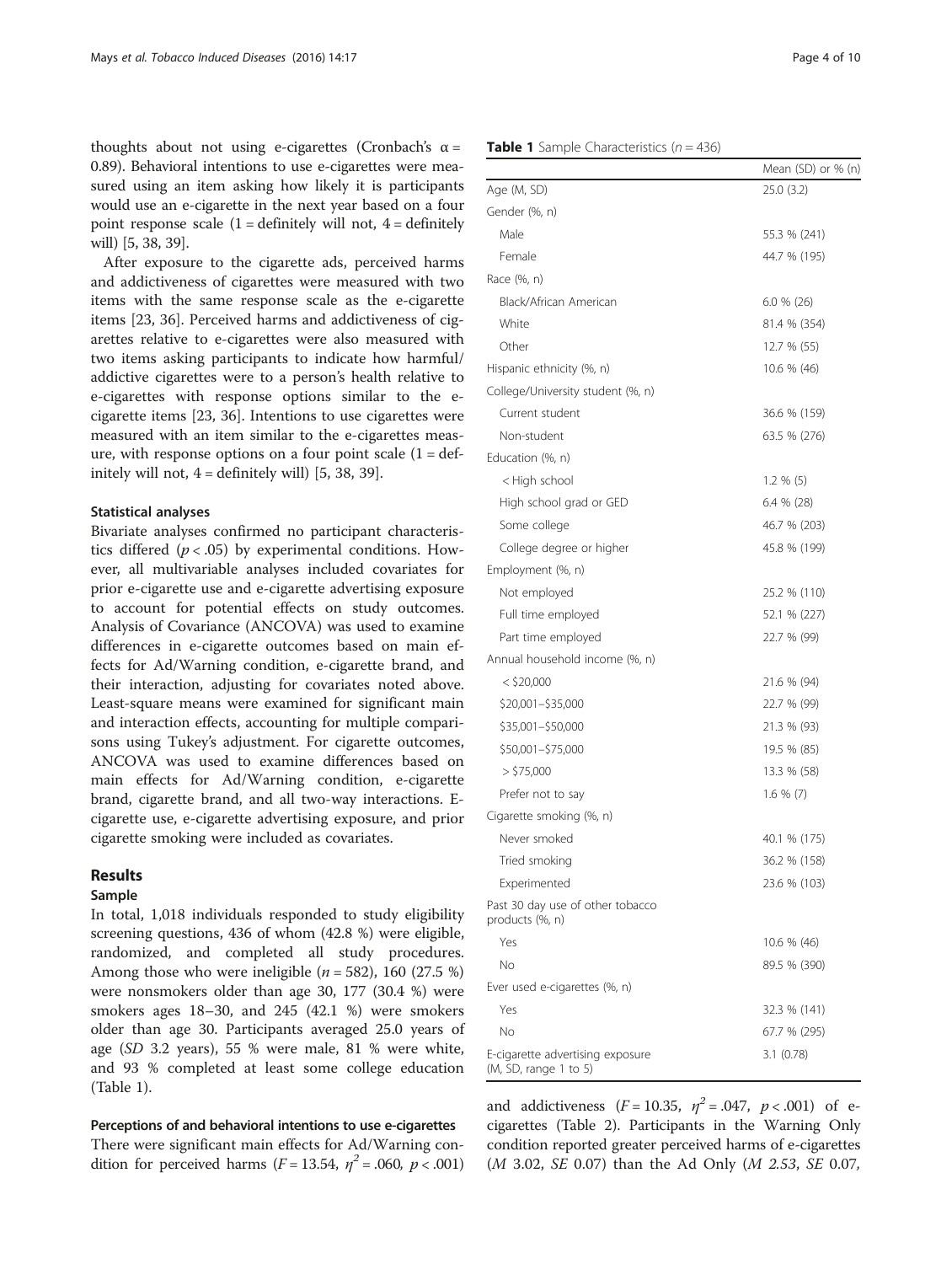|                                     | Perceived harms<br>of e-cigarettes |         |       | Perceived<br>addictiveness of<br>e-cigarettes |         |       | Perceived harms<br>of e-cigarettes<br>relative to<br>cigarettes |         | Perceived<br>addictiveness of<br>e-cigarettes rela-<br>tive to cigarettes |      |         | Thoughts about<br>not using e-<br>cigarettes |       |         | Intentions to use<br>e-cigarettes |        |         |         |
|-------------------------------------|------------------------------------|---------|-------|-----------------------------------------------|---------|-------|-----------------------------------------------------------------|---------|---------------------------------------------------------------------------|------|---------|----------------------------------------------|-------|---------|-----------------------------------|--------|---------|---------|
|                                     | F                                  | P       | $n^2$ | F                                             | P       | $n^2$ | F                                                               | P       | $n^2$                                                                     | F    | P       | $n^2$                                        | F     | P       | $n^2$                             | F      | P       | $n^2$   |
| Main effects                        |                                    |         |       |                                               |         |       |                                                                 |         |                                                                           |      |         |                                              |       |         |                                   |        |         |         |
| Ad/Warning condition                | 13.54                              | < 0.001 | .060  | 10.35                                         | < 0.001 | .047  | 3.12                                                            | .045    | .015                                                                      | 7.11 | < 0.001 | .032                                         | 81.57 | < 0.001 | .278                              | 1.80   | .167    | .008    |
| E-cigarette brand                   | 1.28                               | .279    | .006  | .20                                           | .817    | .001  | .39                                                             | .677    | .002                                                                      | .95  | .389    | .004                                         | 1.50  | .224    | .007                              | .68    | .505    | .003    |
| Interaction Effect                  |                                    |         |       |                                               |         |       |                                                                 |         |                                                                           |      |         |                                              |       |         |                                   |        |         |         |
| Ad/Warning condition x              | .24                                | .918    | .002  | .83                                           | .508    | .008  | .21                                                             | .933    | .002                                                                      | .59  | .670    | .006                                         | 2.29  | .059    | .021                              | .47    | .758    | .004    |
| E-cigarette brand                   |                                    |         |       |                                               |         |       |                                                                 |         |                                                                           |      |         |                                              |       |         |                                   |        |         |         |
| Covariates                          |                                    |         |       |                                               |         |       |                                                                 |         |                                                                           |      |         |                                              |       |         |                                   |        |         |         |
| Ever used an<br>e-cigarette         | 16.61                              | < 0.01  | .038  | 12.32                                         | < 0.01  | .028  | 14.01                                                           | < 0.001 | .032                                                                      | 9.87 | .002    | .023                                         | 15.09 | < 0.001 | .034                              | 186.34 | < 0.001 | .305    |
| E-cigarette advertising<br>exposure | .58                                | .445    | .001  | 1.36                                          | .244    | .003  | 2.18                                                            | .141    | .005                                                                      | 1.19 | .275    | .003                                         | .06   | .810    | < .001                            | .02    | .891    | < 0.001 |

<span id="page-4-0"></span>Table 2 Analysis of covariance (ANCOVA) results for perceptions of e-cigarettes, thoughts about not using e-cigarettes, and behavioral intentions to use e-cigarettes

 $p < .001$ ) and Ad with Warning (*M 2.74, SE 0.07, p = .008*) conditions (Fig. 1, Table [3](#page-5-0)). Participants in the Warning Only condition reported higher perceived addictiveness of e-cigarettes (*M* 3.25, *SE* 0.07) than the Ad Only (*M* 2.82, SE 0.07,  $p < .001$ ) and Ad with Warning (*M* 3.00, *SE* 0.07,  $p = .02$ ) conditions (Fig. 1, Table [3](#page-5-0)).

For perceived harms of e-cigarettes relative to cigarettes, participants in the Warning Only condition (M 2.24, SE .06) reported e-cigarettes to be closer to cigarettes in harm than the Ad Only condition (M 2.04, SE.06,  $p = .055$ ). There were no significant differences compared to the Ad with Warning condition (M 2.07, SE .06, Fig. 1, Table [3\)](#page-5-0). Participants in the Warning Only condition reported e-cigarettes to be closer to cigarettes in addictiveness (M 2.77, SE .06) compared to the Ad Only ( $M$  2.46,  $SE$  .06,  $p < .001$ ) and Ad with Warning (*M* 2.59, *SE* .06,  $p = .075$ ) conditions. The Ad Only and Ad with Warning conditions did not differ  $(p = .247, Fig. 1, Table 3)$  $(p = .247, Fig. 1, Table 3)$ .

For thoughts about not using e-cigarettes there was a significant main effect for Ad/Warning condition  $(F =$ 81.57,  $\eta^2 = .278$ ,  $p < .001$ , Table 2). Participants in the Warning Only condition reported significantly more thoughts about not using e-cigarettes  $(M 5.50, SE 0.13)$ than the Ad Only (*M* 3.16, *SE* 0.13,  $p < .001$ ) and Ad with Warning ( $M$  3.88, SE 0.13,  $p < .001$ ) conditions. Thoughts about not using e-cigarettes were significantly greater in the Ad with Warning condition than the Ad Only condition ( $p < .001$ , Fig. 1, Table [3\)](#page-5-0). For intentions to use e-cigarettes there were no statistically significant effects (Table 2). There were no statistically significant main effects for e-cigarette brand or interaction effects between Ad/Warning condition and e-cigarette brand for any e-cigarette perceptions or behavioral intentions outcomes (Table 2).

Results of the heat map task are shown in Additional file [2](#page-8-0). Visual inspection of these data indicates that overall few participants indicated the warnings on the

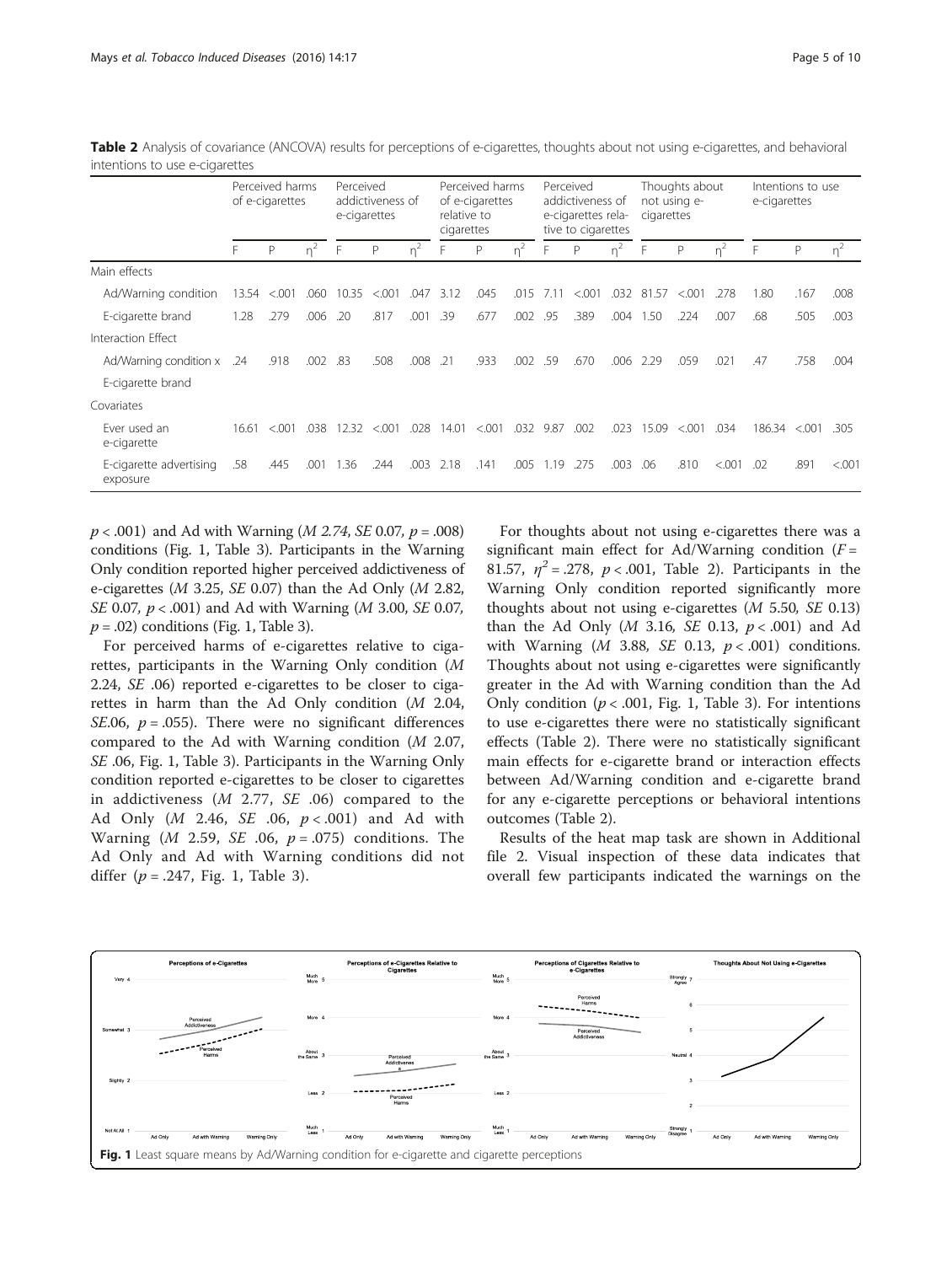|                              | Perceived harms<br>of e-cigarettes |           | Perceived<br>addictiveness<br>of e-cigarettes |     | Perceived harms<br>of e-cigarettes relative<br>to cigarettes |           | to cigarettes  | Perceived addictiveness<br>of e-cigarettes relative | Thoughts about not<br>using e-cigarettes |           | Intentions to use<br>e-cigarettes |           |
|------------------------------|------------------------------------|-----------|-----------------------------------------------|-----|--------------------------------------------------------------|-----------|----------------|-----------------------------------------------------|------------------------------------------|-----------|-----------------------------------|-----------|
|                              | M                                  | <b>SE</b> | M                                             | SE. | M                                                            | <b>SE</b> | M              | <b>SE</b>                                           | M                                        | <b>SE</b> | M                                 | <b>SE</b> |
| Experimental condition       |                                    |           |                                               |     |                                                              |           |                |                                                     |                                          |           |                                   |           |
| Ad only <sup>a</sup>         | $2.53^{\circ}$                     | .07       | $2.82^C$                                      | .07 | 2.04                                                         | .06       | $2.46^{\circ}$ | .06                                                 | $3.16^{B,C}$                             | .13       | 1.49                              | .05       |
| Ad with warning <sup>b</sup> | $2.74^{C}$                         | .07       | 3.00 <sup>C</sup>                             | .07 | 2.07                                                         | .06       | 2.59           | .06                                                 | $3.88^{A,C}$                             | .13       | 1.58                              | .05       |
| Warning only <sup>c</sup>    | $3.02^{A,B}$                       | .07       | $3.25^{A,B}$                                  | .07 | 2.24                                                         | .06       | $2.77^{A}$     | .06                                                 | $5.50^{A,B}$                             | .13       | .44                               | .05       |
| E-cigarette brand            |                                    |           |                                               |     |                                                              |           |                |                                                     |                                          |           |                                   |           |
| Blu <sup>D</sup>             | 2.75                               | .07       | 3.05                                          | .07 | 2.08                                                         | .06       | 2.64           | .06                                                 | 4.24                                     | .13       | 1.52                              | .06       |
| MarkTen <sup>E</sup>         | 2.85                               | .07       | 3.04                                          | .07 | 2.16                                                         | .06       | 2.54           | .06                                                 | 4.30                                     | .13       | 1.45                              | .05       |
| Vuse <sup>F</sup>            | 2.71                               | .07       | 2.99                                          | .06 | 2.11                                                         | .06       | 2.65           | .06                                                 | 4.00                                     | .13       | .53                               | .05       |

<span id="page-5-0"></span>Table 3 Comparisons of least square means for perceptions of e-cigarettes, thoughts about not using e-cigarettes, and behavioral intentions to use e-cigarettes based on main effects for ad/warning condition and brand

Covariates included ever e-cigarette use and e-cigarette advertising exposure. Means with different superscript letters within a column differ significantly at  $p < .05$ in pair-wise comparisons after Tukey's adjustment

ads drew their attention compared with ads' branded content.

Perceptions of and behavioral intentions to use cigarettes For perceived harms and addictiveness of cigarettes there were no significant effects (Table 4). For perceived harms of cigarettes relative to e-cigarettes, there was a significant main effect for Ad/Warning condition  $(F =$ 5.69,  $\eta^2 = .027$ ,  $p = .004$ , Table 4). Participants in the Warning Only condition reported cigarettes to be closer to e-cigarettes in perceived harm (M 3.99, SE 0.06) than the Ad Only condition (*M* 4.30, *SE* 0.06,  $p = .003$ , Fig. [1](#page-4-0)).

For perceived addictiveness of cigarettes relative to ecigarettes, the Ad/Warning condition main effect approached significance  $(F = 2.89, \eta^2 = .014, \rho = .057,$ Table 4). There was a trend indicating that participants in the Warning Only condition reported cigarettes to be closer to e-cigarettes in perceived addictiveness (M 3.61, SE 0.07) than the Ad Only condition (M 3.84, SE 0.07,  $p = .055$ , Fig. [1](#page-4-0), Table [5](#page-6-0)), however this difference was not statistically significant.

There was a significant main effect for cigarette brand for intentions to smoke cigarettes  $(F = 3.40, \eta^2 = .014, \rho =$ 0.034, Table 4). Participants viewing Newport ads reported

Table 4 Analysis of covariance (ANCOVA) results for perceptions of cigarettes and behavioral intentions to smoke

|                                  | Perceived harms<br>of cigarettes |              |                     | Perceived<br>addictiveness of<br>cigarettes |      |        | Perceived harms of<br>cigarettes relative to e-<br>cigarettes |              |                     | Perceived<br>addictiveness of<br>cigarettes relative to e-<br>cigarettes |      |                     | Intentions to use<br>cigarettes |        |       |
|----------------------------------|----------------------------------|--------------|---------------------|---------------------------------------------|------|--------|---------------------------------------------------------------|--------------|---------------------|--------------------------------------------------------------------------|------|---------------------|---------------------------------|--------|-------|
|                                  | F                                | $\mathsf{P}$ | $\overline{\eta}^2$ | F                                           | P    | $n^2$  | F                                                             | $\mathsf{P}$ | $\overline{\eta}^2$ | F                                                                        | P    | $\overline{\eta}^2$ | F                               | P      | $n^2$ |
| Main effects                     |                                  |              |                     |                                             |      |        |                                                               |              |                     |                                                                          |      |                     |                                 |        |       |
| Ad/Warning condition             | .82                              | .441         | .004                | .26                                         | .774 | .001   | 5.69                                                          | .004         | .027                | 2.89                                                                     | .057 | .014                | .85                             | .428   | .003  |
| E-cigarette brand                | .35                              | .702         | .002                | 1.32                                        | .267 | .006   | 1.30                                                          | .274         | .006                | .47                                                                      | .623 | .002                | .80                             | .449   | .003  |
| Cigarette brand                  | .78                              | .461         | .004                | .04                                         | .965 | .002   | 34                                                            | .713         | .002                | .56                                                                      | .572 | .003                | 3.40                            | .034   | .014  |
| Interaction effect               |                                  |              |                     |                                             |      |        |                                                               |              |                     |                                                                          |      |                     |                                 |        |       |
| Ad/Warning condition x           | .35                              | .843         | .003                | .66                                         | .624 | .006   | 1.03                                                          | .392         | .010                | .43                                                                      | .789 | .004                | 2.21                            | .067   | .018  |
| E-cigarette brand                |                                  |              |                     |                                             |      |        |                                                               |              |                     |                                                                          |      |                     |                                 |        |       |
| Ad/Warning condition x           | .89                              | .469         | .009                | .72                                         | .580 | .007   | 2.36                                                          | .053         | .022                | 1.50                                                                     | .202 | .014                | .42                             | .795   | .003  |
| Cigarette brand                  |                                  |              |                     |                                             |      |        |                                                               |              |                     |                                                                          |      |                     |                                 |        |       |
| E-cigarette brand x              | .81                              | .518         | .008                | .49                                         | .744 | .005   | .75                                                           | .562         | .007                | .85                                                                      | .491 | .008                | .95                             | .437   | .008  |
| Cigarette brand                  |                                  |              |                     |                                             |      |        |                                                               |              |                     |                                                                          |      |                     |                                 |        |       |
| Covariates                       |                                  |              |                     |                                             |      |        |                                                               |              |                     |                                                                          |      |                     |                                 |        |       |
| Ever used an E-cigarette         | .04                              | .845         | .001                | .24                                         | .622 | < .001 | 15.90                                                         | < .001       | .037                | 5.47                                                                     | .020 | .013                | 13.45                           | < .001 | .027  |
| E-cigarette Advertising exposure | .05                              | .829         | .001                | 1.54                                        | .215 | .004   | .66                                                           | .416         | .002                | .83                                                                      | .364 | .002                | 1.65                            | .199   | .003  |
| Cigarette smoking                | .31                              | .576         | < .001              | .45                                         | .502 | .001   | .04                                                           | .832         | < .001              | .23                                                                      | .635 | < .001              | 10.24                           | .002   | .021  |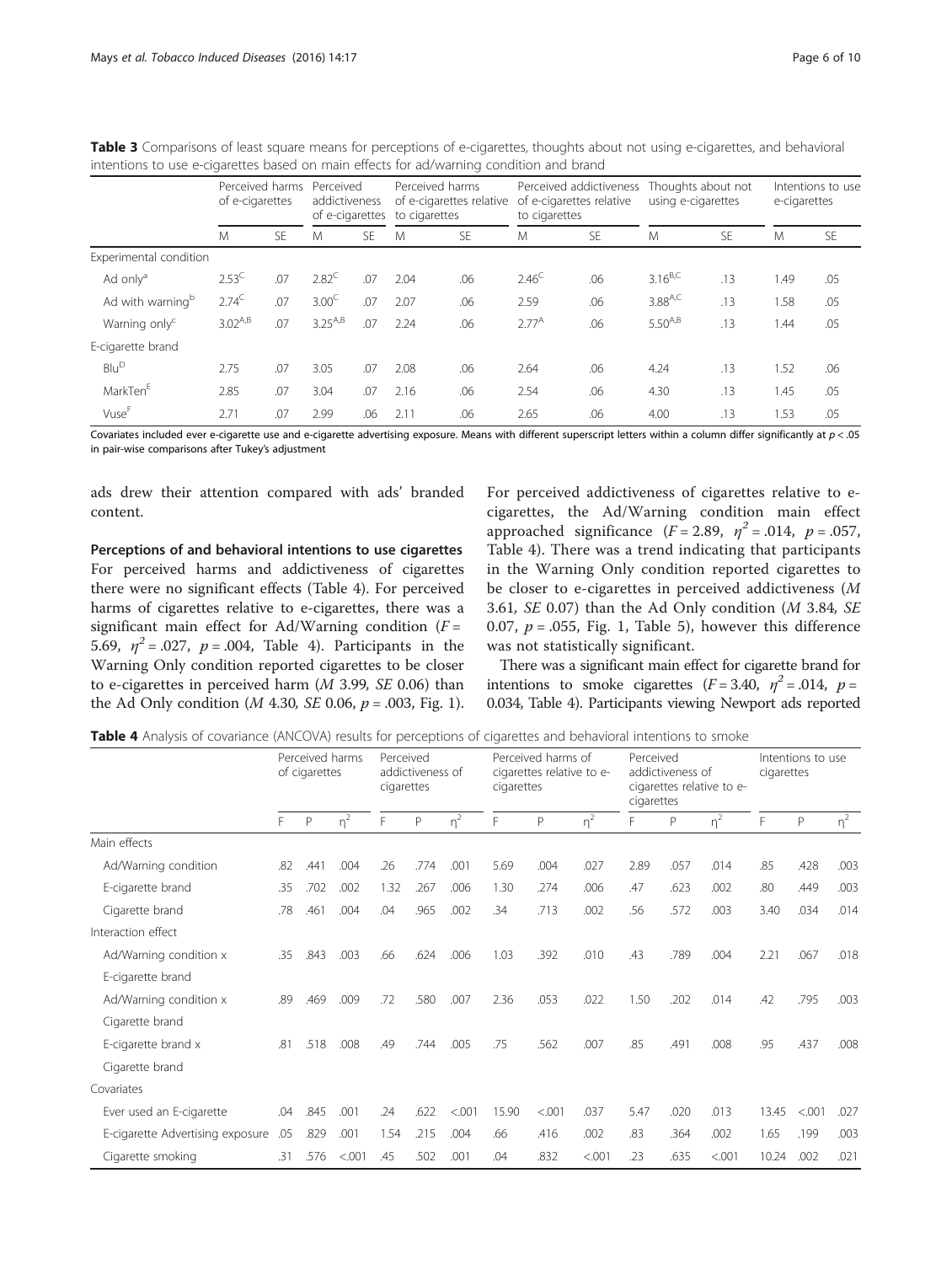|                              | Perceived harms of<br>cigarettes |           | of cigarettes | Perceived addictiveness |                   | Perceived harms of cigarettes<br>relative to e-cigarettes | e-cigarettes | Perceived addictiveness<br>of cigarettes relative to | Intentions to smoke<br>cigarettes |           |
|------------------------------|----------------------------------|-----------|---------------|-------------------------|-------------------|-----------------------------------------------------------|--------------|------------------------------------------------------|-----------------------------------|-----------|
|                              | M                                | <b>SE</b> | M             | <b>SE</b>               | M                 | <b>SE</b>                                                 | M            | <b>SE</b>                                            | M                                 | <b>SE</b> |
| Ad/Warning condition         |                                  |           |               |                         |                   |                                                           |              |                                                      |                                   |           |
| Ad only <sup>a</sup>         | 3.89                             | 0.04      | 3.81          | 0.04                    | 4.30 <sup>C</sup> | 0.06                                                      | 3.84         | 0.07                                                 | 1.30                              | 0.04      |
| Ad with warning <sup>b</sup> | 3.89                             | 0.03      | 3.84          | 0.04                    | 4.17              | 0.06                                                      | 3.78         | 0.07                                                 | 1.22                              | 0.04      |
| Warning only <sup>c</sup>    | 3.84                             | 0.04      | 3.80          | 0.04                    | 3.99 <sup>A</sup> | 0.06                                                      | 3.61         | 0.07                                                 | 1.23                              | 0.04      |
| E-cigarette brand            |                                  |           |               |                         |                   |                                                           |              |                                                      |                                   |           |
| $Blu^D$                      | 3.87                             | 0.04      | 3.77          | 0.04                    | 4.24              | 0.07                                                      | 3.78         | 0.07                                                 | 1.26                              | 0.04      |
| MarkTen <sup>E</sup>         | 3.86                             | 0.03      | 3.80          | 0.04                    | 4.10              | 0.06                                                      | 3.76         | 0.07                                                 | 1.21                              | 0.04      |
| VuseF                        | 3.90                             | 0.03      | 3.87          | 0.04                    | 4.12              | 0.06                                                      | 3.69         | 0.07                                                 | 1.28                              | 0.04      |
| Cigarette brand              |                                  |           |               |                         |                   |                                                           |              |                                                      |                                   |           |
| Camel <sup>G</sup>           | 3.84                             | 0.03      | 3.82          | 0.04                    | 4.11              | 0.06                                                      | 3.69         | 0.07                                                 | 1.22 <sup>1</sup>                 | 0.04      |
| Marlboro <sup>H</sup>        | 3.90                             | 0.04      | 3.81          | 0.04                    | 4.17              | 0.06                                                      | 3.75         | 0.07                                                 | 1.19                              | 0.04      |
| Newport <sup>1</sup>         | 3.87                             | 0.03      | 3.81          | 0.04                    | 4.18              | 0.06                                                      | 3.79         | 0.07                                                 | $1.34^G$                          | 0.04      |

<span id="page-6-0"></span>Table 5 Comparisons of least square means for perceptions of cigarettes and behavioral intentions to smoke cigarettes based on main effects for ad/warning condition, e-cigarette brand, and cigarette brand

Note: Covariates included ever e-cigarette use, e-cigarette advertising exposure, and prior cigarette smoking. Means with different superscript letters within a column differ significantly at  $p < 05$  in pair-wise comparisons after Tukey's adjustment for multiple comparisons.

higher intentions to smoke (M 1.34, SE 0.04) compared to Marlboro ads ( $M$  1.19, *SE* 0.04,  $p = 0.037$ , Table 5). There were no other significant effects for intentions to smoke (Table [4](#page-5-0)).

# **Discussion**

This study provides preliminary experimental evidence of the effects of warning labels on e-cigarette advertisements among young adult non-smokers. This investigation builds from other recent experiments [[20](#page-8-0), [21](#page-8-0)] by examining the warning statement such as that required by FDA's deeming rule and warnings used by e-cigarette manufacturers within this population subgroup. Compared to ads with no warning labels and ads with warning labels, exposure to any of the three text-based e-cigarette warning labels tested independent of advertisements produced higher perceived harm and addictiveness of e-cigarettes and more thoughts about not using e-cigarettes. However, there were few differences in these outcomes between e-cigarette ads without warning labels and those that included warning labels. Self-report heat map data further supported the latter finding by indicating that branding elements on ecigarette ads captured participants' attention, but the warning labels did not. When examining perceived harm of cigarettes relative to e-cigarettes after participants viewed cigarette ads, e-cigarette warning labels viewed independent of ads produced perceptions that the harms of e-cigarettes are closer to those of cigarettes compared to e-cigarette ads without warning labels. There were no differences in any of the outcomes examined between FDA's proposed warning and those used on ads by two

major e-cigarette manufacturers, however this finding should be interpreted cautiously because the experimental design did not fully isolate these effects because different warning messages were not randomized across brands. Finally, we also observed no impact across experimental conditions on intentions to use e-cigarettes or intentions to smoke cigarettes.

FDA's final deeming rule subjects e-cigarettes to many of the regulatory requirements of the Tobacco Control Act, including requiring warning labels on e-cigarette packaging and advertising. Our findings suggest textonly warnings for e-cigarettes may have limited impact on young adult non-smokers' perceptions of e-cigarettes when they appear on e-cigarette ads. One goal of warnings for e-cigarette ads stated in the regulations is to inform consumers, particularly young non-tobacco users, about the potential harms and addictiveness of ecigarettes [\[17](#page-8-0), [18](#page-8-0)]. Our results indicate more effective strategies for designing e-cigarette warning label messaging may be needed to achieve this goal. Research on cigarette warning labels indicates factors such as the warning size, placement, message content, and features intended to draw visual attention affect consumer perceptions of tobacco products and related behavioral outcomes [\[35, 40](#page-9-0)–[42\]](#page-9-0). With respect to warning message content, one recent experiment indicated warnings conveying that some e-cigarettes are produced by companies that make cigarettes may reduce craving to use cigarettes and e-cigarettes among young adult users of these products and reduce intentions to purchase ecigarettes among young adult smokers and non-smokers [[20\]](#page-8-0). Otherwise, there is currently limited evidence on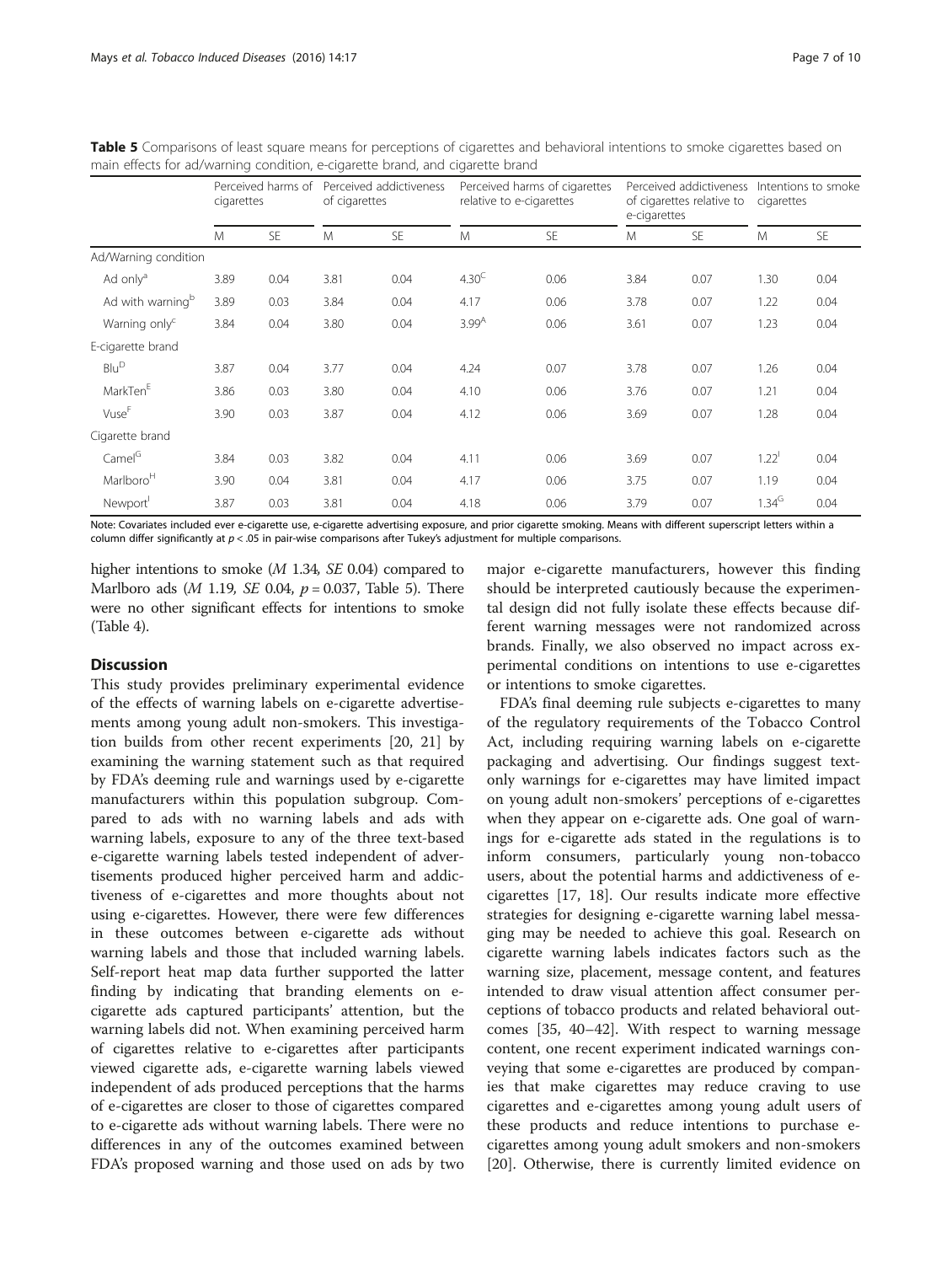whether such features of e-cigarette warnings could enhance their public health impact, and research in this area will be important to inform potential future ecigarette regulatory requirements.

There has been speculation as to why e-cigarette manufacturers include warning labels on their advertisements prior to any regulatory requirements in the U.S., and before concrete evidence on the potential harms of long-term e-cigarette use is available. Manufacturers may do so to reduce their legal liability in the event products pose harms, and to attempt to develop a reputation of honesty and openness about the potential harms of their products [\[43](#page-9-0)]. However, the absence of regulations for e-cigarette advertisements until the recently published rule has meant that manufacturers have been free to test different warning messages to determine how they may affect their ads among consumers. Warnings used by manufacturers range widely, and this study attempted to capture the effects of different types of warnings used. A recent experimental investigation of the MarkTen warning label examined in this study showed that adult smokers and dual users of cigarettes and e-cigarettes notice the warning label, and those exposed to the warning were more likely to report that MarkTen e-cigarettes are harmful to health [[21\]](#page-8-0). Our findings indicate the warnings used on ads for two major e-cigarette brands (MarkTen and Vuse), whose parent companies are also among the largest international cigarette companies (Altria, Inc., and Reynolds American, Inc., respectively), may have little effect among young adult non-smokers.

We also observed no significant differences across experimental conditions in behavioral intentions outcomes, which could be because a single brief exposure to ecigarette ads and warning labels is insufficient [\[23\]](#page-8-0) or due to limited interest in using these products among young non-smokers [[3, 6](#page-8-0)]. Indeed, results of one recent study indicate that a small number of non-smokers included in the study indicated intentions to try ecigarettes after they were exposed to a series of ecigarette advertisements [\[44](#page-9-0)]. Our findings, along with the existing published research, indicate prospective studies with repeated exposures to e-cigarette warnings and that examine differences in their effects between young smokers and non-smokers will advance our understanding of these issues and inform potential future regulatory decisions.

The findings of this study should be interpreted in light of important limitations. All data are self-report and subject to potential reporting biases, and the online convenience sample limits generalizability of the findings. The study was conducted in a convenience sample recruited through an online data collection platform, limiting the potential generalizability of the findings to

broader populations (e.g., those without internet access). We focused on young adult non-smokers based on the evidence that this is a population where e-cigarette use may occur, but future studies are needed to understand the impact of e-cigarette warning labels in other populations. Our study outcomes focused on perceptions and behavioral intentions and were assessed using primarily single item measures after a brief exposure to the experimental stimuli. This experimental approach, while informative, may not provide the ability to detect small changes in cognitive outcomes and prevents testing of potential mediation effects, such as whether changes in cognitive perceptions of e-cigarettes based on exposure to warning labels may impact behavioral outcomes. Additionally, in the experimental design we chose to match e-cigarette warnings with ads for a single e-cigarette brand (e.g., lengthy warning appeared only on MarkTen ads, FDA proposed warning appeared only on Blu ads). It is possible this may have affected our results, and in future experimental studies this could be addressed by randomizing different warnings of interest across brands. Also, participants randomized to the Ad Only and Ad with Warning conditions completed an additional heat mapping task, and it is unclear if this may have affected comparisons of outcomes between these two groups and the Warning Only condition. Finally, prior to the experimental exposure we measured lifetime ecigarette use with a single, brief item and used this as a covariate in analyses. Use of more granular measures of prior and current e-cigarette use in future studies can help to discern whether the potential effects of e-cigarette ads and warning labels may differ based on the extent of previous e-cigarette use and/or current e-cigarette use.

# **Conclusions**

Despite these limitations, the results indicate the ecigarette warning required by FDA and warning labels used by e-cigarette manufacturers are not likely to have much impact among young adult non-smokers when they appear on e-cigarette ads. Future tobacco regulatory research can build from this study by using prospective methods to examine potential changes in e-cigarette perceptions and behavioral intentions with repeated exposures to warning labels, broadening the focus to other populations of interest to FDA regulatory decisions (e.g., young adult smokers), and examining whether alternative strategies to designing e-cigarette warnings may enhance their impact. This line of investigation will be important to inform FDA tobacco regulatory decision-making since e-cigarettes are now subject to the requirements of the Tobacco Control Act, including required warning labels for e-cigarette advertisements.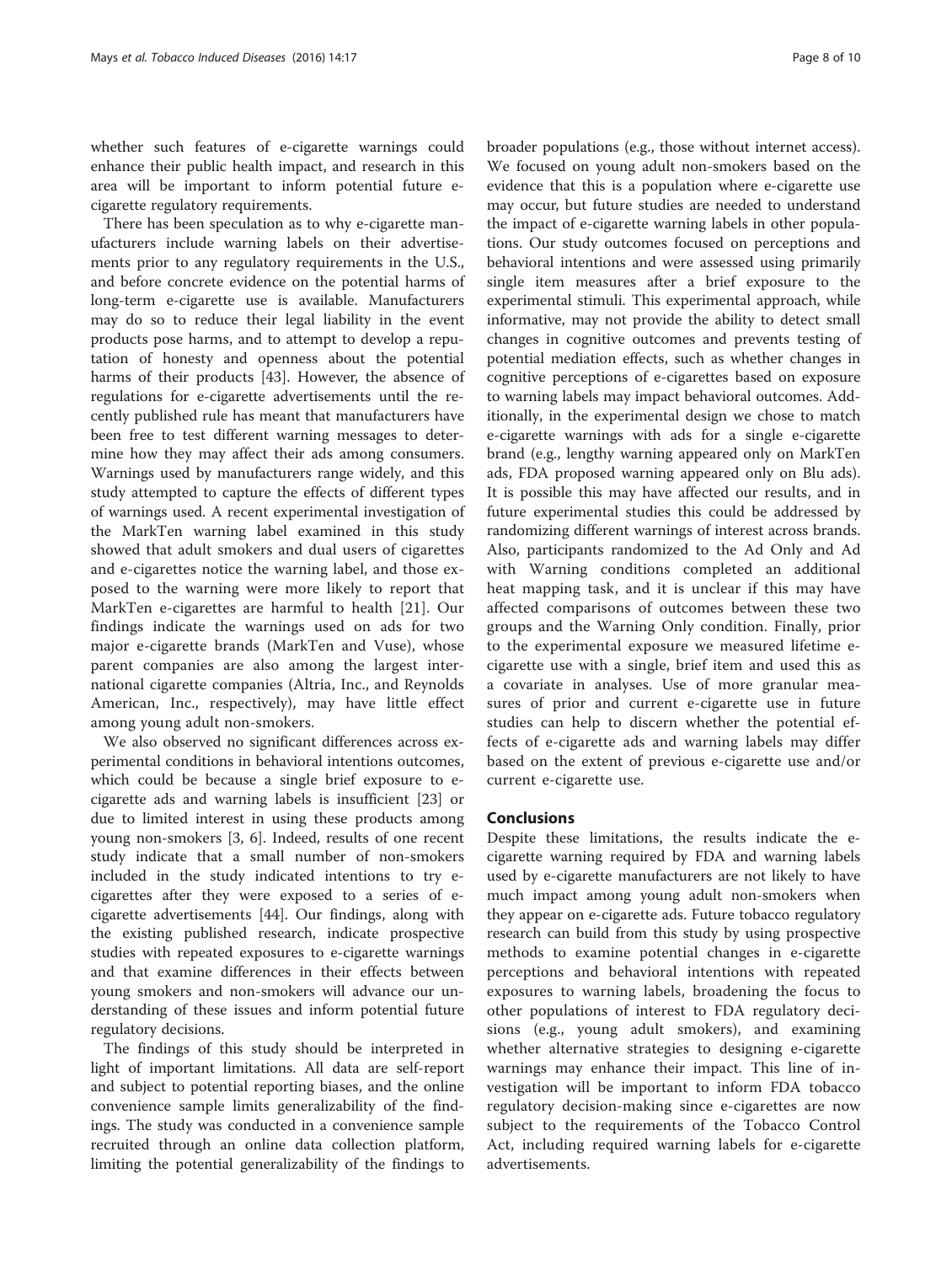# <span id="page-8-0"></span>Additional files

[Additional file 1:](dx.doi.org/10.1186/s12971-016-0083-x) E-cigarette advertising stimuli. (DOCX 5187 kb)

[Additional file 2:](dx.doi.org/10.1186/s12971-016-0083-x) Results of heat-mapping task assessing visual attention to e-cigarette advertising stimuli. (DOCX 735 kb)

#### Abbreviations

E-cigarette, electronic cigarette; FDA, Food and Drug Administration

#### Acknowledgments

The authors thank Sarah Murphy for assistance with the study.

#### Funding

This study was supported by the National Institutes of Health (NIH) and the Food and Drug Administration (FDA) Center for Tobacco Products under NIH grant number K07CA172217. This work was also supported in part by the Georgetown Lombardi Comprehensive Cancer Center Support grant number P30CA051008. Manuscript preparation was also supported in part by a scholarship from The Mary Elizabeth Groff Surgical Medical Research and Education Charitable Trust. The study sponsors had no role in the study design; in the collection, analysis and interpretation data; in the writing of the report; and in the decision to submit the paper for publication. The content is solely the responsibility of the authors and does not necessarily represent the official views of the NIH or the FDA.

#### Availability of data and materials

Study materials are available on request from the corresponding author.

#### Authors' contributions

DM conceptualized the study, developed the protocol, supervised data collection, conducted statistical analyses, and drafted the manuscript. CS assisted with data collection and drafting of the manuscript. ACJ assisted with data collection and drafting of the manuscript. KPT contributed to interpreting the findings and revising the manuscript for important intellectual content. RSN contributed to conceptualizing the study, interpreting the findings, and revising the manuscript for important intellectual content. All authors read and approved the final manuscript.

#### Competing interests

The authors declare that they have no competing interests.

#### Consent for publication

Not applicable.

#### Ethical approval and consent to participate

This study was approved as exempt by the Georgetown University Institutional Review Board. All participants provided informed consent.

#### Author details

<sup>1</sup>Department of Oncology, Georgetown University Medical Center, Lombardi Comprehensive Cancer Center, 3300 Whitehaven St NW Suite 4100, Washington DC 20007, USA. <sup>2</sup>Schroeder Institute for Tobacco Research & Policy Studies, Truth Initiative, 900 G Street NW, Washington DC 20001, USA.

# Received: 9 February 2016 Accepted: 18 May 2016 Published online: 26 May 2016

#### References

- Arrazola RA, Singh T, Corey CG, Husten CG, Neff LJ, Apelberg BJ, et al. Tobacco use among middle and high school students - United States, 2011–2014. MMWR Morb Mortal Wkly Rep. 2015;64(14):381–5.
- 2. Pepper JK, Brewer NT. Electronic nicotine delivery system (electronic cigarette) awareness, use, reactions and beliefs: a systematic review. Tob Control. 2014;23(5):375–84.
- 3. King BA, Patel R, Nguyen KH, Dube SR. Trends in awareness and use of electronic cigarettes among US adults, 2010–2013. Nicotine Tob Res. 2015;17(2):219–27.
- 4. Zhu SH, Gamst A, Lee M, Cummins S, Yin L, Zoref L. The use and perception of electronic cigarettes and snus among the U.S. population. PLoS One. 2013;8(10), e79332.
- 5. Agaku IT, King BA, Husten CG, Bunnell R, Ambrose BK, Hu SS, et al. Tobacco product use among adults–United States, 2012–2013. MMWR Morb Mortal Wkly Rep. 2014;63(25):542–7.
- 6. Delnevo CD, Giovenco DP, Steinberg MB, Villanti AC, Pearson JL, Niaura RS, et al. Patterns of electronic cigarette use among adults in the United States. Nicotine Tob Res. 2015. doi:[10.1093/ntr/ntv237.](http://dx.doi.org/10.1093/ntr/ntv237)
- 7. Kim AE, Arnold KY, Makarenko O. E-cigarette advertising expenditures in the U.S., 2011–2012. Am J Prev Med. 2014;46(4):409–12.
- 8. Grana RA, Ling PM. "Smoking revolution": a content analysis of electronic cigarette retail websites. Am J Prev Med. 2014;46(4):395–403.
- 9. Grana RA, Glantz SA, Ling PM. Electronic nicotine delivery systems in the hands of Hollywood. Tob Control. 2011;20(6):425–6.
- 10. Kim AE, Lee YO, Shafer P, Nonnemaker J, Makarenko O. Adult smokers' receptivity to a television advert for electronic nicotine delivery systems. Tob Control. 2015;24(2):132–5.
- 11. Maloney EK, Cappella JN. Does vaping in e-cigarette advertisements affect tobacco smoking urge, intentions, and perceptions in daily, intermittent, and former smokers? Health Commun. 2015;11:1–10.
- 12. Farrelly MC, Duke JC, Crankshaw EC, Eggers ME, Lee YO, Nonnemaker JM, et al. A randomized trial of the effect of E-cigarette TV advertisements on intentions to use e-cigarettes. Am J Prev Med. 2015. doi:[10.1016/j.amepre.](http://dx.doi.org/10.1016/j.amepre.2015.05.010) [2015.05.010.](http://dx.doi.org/10.1016/j.amepre.2015.05.010)
- 13. Duke JC, Lee YO, Kim AE, Watson KA, Arnold KY, Nonnemaker JM, et al. Exposure to electronic cigarette television advertisements among youth and young adults. Pediatrics. 2014;134(1):e29–36.
- 14. Choi K, Fabian L, Mottey N, Corbett A, Forster J. Young adults' favorable perceptions of snus, dissolvable tobacco products, and electronic cigarettes: findings from a focus group study. Am J Public Health. 2012;102(11):2088–93.
- 15. Mays D, Arrazola R, Tworek C, Rolle I, Neff L, Portnoy D. Openness to using non-cigarette tobacco products among U.S. young adults. Am J Prev Med. 2015;50(4):528–34. doi:[10.1016/j.amepre.2015.08.015.](http://dx.doi.org/10.1016/j.amepre.2015.08.015)
- 16. Sutfin EL, Reboussin BA, Debinski B, Wagoner KG, Spangler J, Wolfson M. The impact of trying electronic cigarettes on cigarette smoking by college students: a prospective analysis. Am J Public Health. 2015; 105(8):e83–9.
- 17. Deeming Tobacco Products To Be Subject to the Federal Food, Drug, and Cosmetic Act, as Amended by the Family Smoking Prevention and Tobacco Control Act; Restrictions on the Sale and Distribution of Tobacco Products and Required Warning Statements for Tobacco Products. A Rule by the Food and Drug Administration. Available from: [https://www.federalregister.](https://www.federalregister.gov/articles/2016/05/10/2016-10685/deeming-tobacco-products-to-be-subject-to-the-federal-food-drug-and-cosmetic-act-as-amended-by-the) [gov/articles/2016/05/10/2016-10685/deeming-tobacco-products-to-be](https://www.federalregister.gov/articles/2016/05/10/2016-10685/deeming-tobacco-products-to-be-subject-to-the-federal-food-drug-and-cosmetic-act-as-amended-by-the)[subject-to-the-federal-food-drug-and-cosmetic-act-as-amended-by-the](https://www.federalregister.gov/articles/2016/05/10/2016-10685/deeming-tobacco-products-to-be-subject-to-the-federal-food-drug-and-cosmetic-act-as-amended-by-the). Accessed 10 May 2016
- 18. Gostin LO, Glasner AY. E-cigarettes, vaping, and youth. JAMA. 2014;312(6):595–6.
- 19. Gateway to Addiction? A Survey of Popular Electronic Cigarette Manufacturers and Targeted Marketing to Youth [Internet]. 2014. Available from: [http://www.durbin.senate.gov/imo/media/doc/Report%20-%20E-](http://www.durbin.senate.gov/imo/media/doc/Report%20-%20E-Cigarettes%20with%20Cover.pdf)[Cigarettes%20with%20Cover.pdf.](http://www.durbin.senate.gov/imo/media/doc/Report%20-%20E-Cigarettes%20with%20Cover.pdf) Accesses 8 Feb 2016.
- 20. Sanders-Jackson A, Schleicher NC, Fortmann SP, Henriksen L. Effect of warning statements in e-cigarette advertisements: an experiment with young adults in the United States. Addiction. 2015;4.
- 21. Lee YO, Shafer PR, Eggers ME, Kim AE, Parvanta SA, Nonnemaker JM. Effect of a voluntary e-cigarette warning label on risk perceptions. Tobacco Regulatory Science. 2016;2(1):82.
- 22. Brabham DC, Ribisl KM, Kirchner TR, Bernhardt JM. Crowdsourcing applications for public health. Am J Prev Med. 2014;46(2):179–87.
- 23. Mays D, Moran MB, Levy DT, Niaura RS. The impact of health warning labels for Swedish snus advertisements on young Adults' snus perceptions and behavioral intentions. Nicotine Tob Res. 2015. doi[:10.1093/ntr/ntv140](http://dx.doi.org/10.1093/ntr/ntv140).
- 24. Hall MG, Ribisl KM, Brewer NT. Smokers' and nonsmokers' beliefs about harmful tobacco constituents: implications for FDA communication efforts. Nicotine Tob Res. 2014;16(3):343–50.
- 25. Magnan RE, Cameron LD. Do young adults perceive that cigarette graphic warnings provide New knowledge about the harms of smoking? Ann Behav Med. 2015;49(4):594–604.
- 26. Mays D, Tercyak KP. Framing indoor tanning warning messages to reduce skin cancer risks among young women: implications for research and policy. Am J Public Health. 2015;11:e1–7.
- 27. Mays D, Zhao X. The influence of framed messages and self-affirmation on indoor tanning behavioral intentions in 18- to 30-year-old women. Health Psychol. 2015;20.